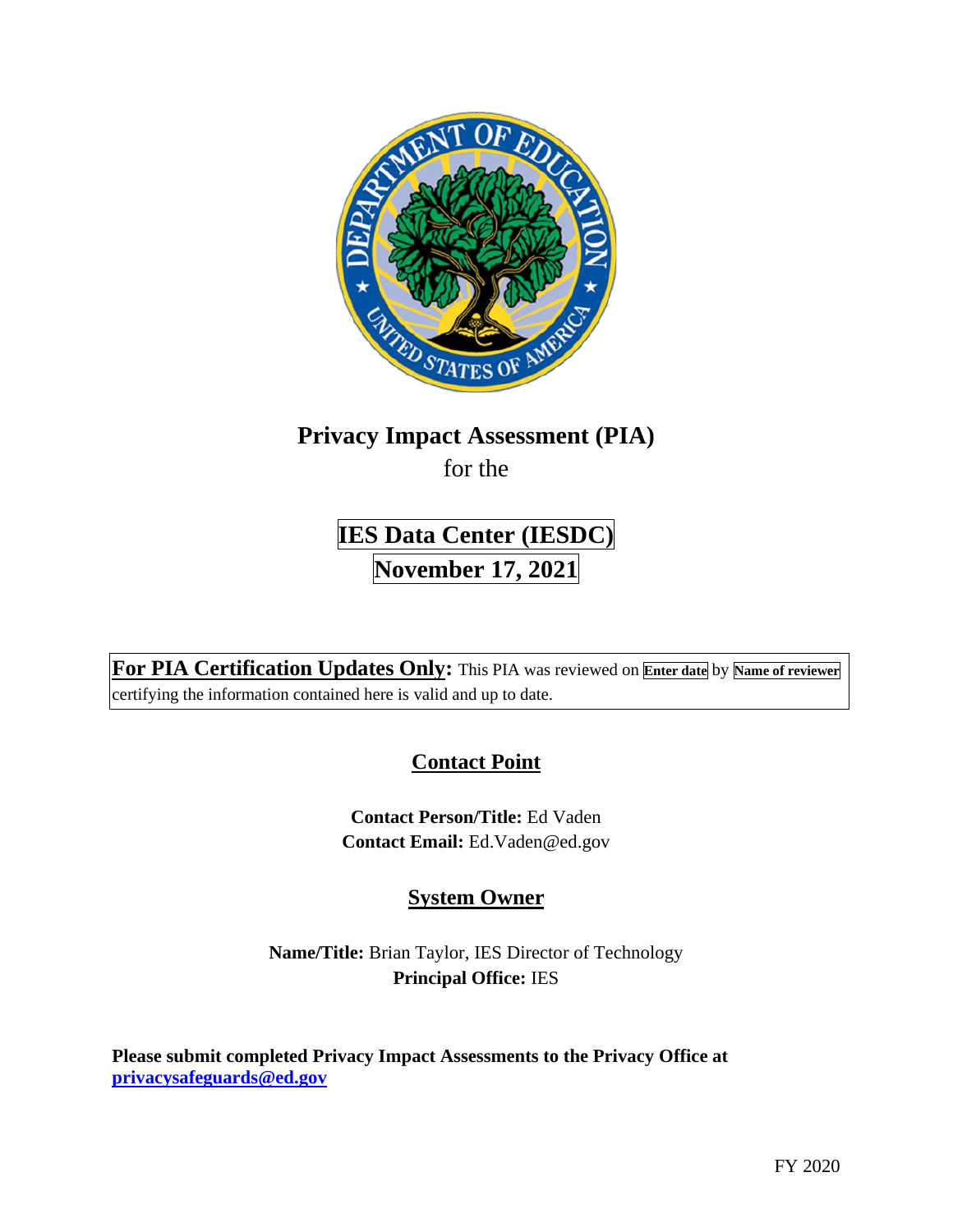*Please complete this Privacy Impact Assessment (PIA) on how personally identifiable information (PII) is collected, stored, protected, shared, and managed electronically by your system. You may wish to consult with your ISSO in completing this document. If a question does not apply to your system, please answer with N/A.* 

#### **1. Introduction**

**1.1.** Describe the system including the name, acronym, and a brief description of the program or purpose for the system.

The Institute of Education Sciences (IES) Data Center (IESDC) serves as the survey data collection tool and storage database for IES surveys. In addition, IESDC provides publicfacing websites that provide deidentified data for research purposes. IES is comprised of four Centers, which are organizations that provide integrated, multifunctional tools for data collection, dissemination, and analysis. The four Centers include:

## **1. National Center for Education Evaluation and Regional Assistance (NCEE)**

NCEE conducts unbiased, large-scale evaluations of education programs supported by federal funds; provides technical assistance; and supports the development and use of research and evaluation throughout the United States.

#### **2. National Center for Education Research (NCER)**

NCER supports research activities to improve the quality of education and thereby, increase student academic achievement, reduce the achievement gap between high-performing and low-performing students, and increase access to and completion of postsecondary education. NCER also funds predoctoral and postdoctoral research training programs to invest in the training and development of the next generation of education researchers.

#### **3. National Center for Education Statistics (NCES)**

NCES fulfills a Congressional mandate to collect, collate, analyze, and report complete statistics on the condition of American education; conduct and publish reports; and review and report on education activities internationally.

#### **4. National Center for Special Education Research (NCSER)**

NCSER supports research on infants, toddlers, children, and youth with and at risk for disabilities through advancing the understanding of and practices for teaching, learning, and organizing education systems.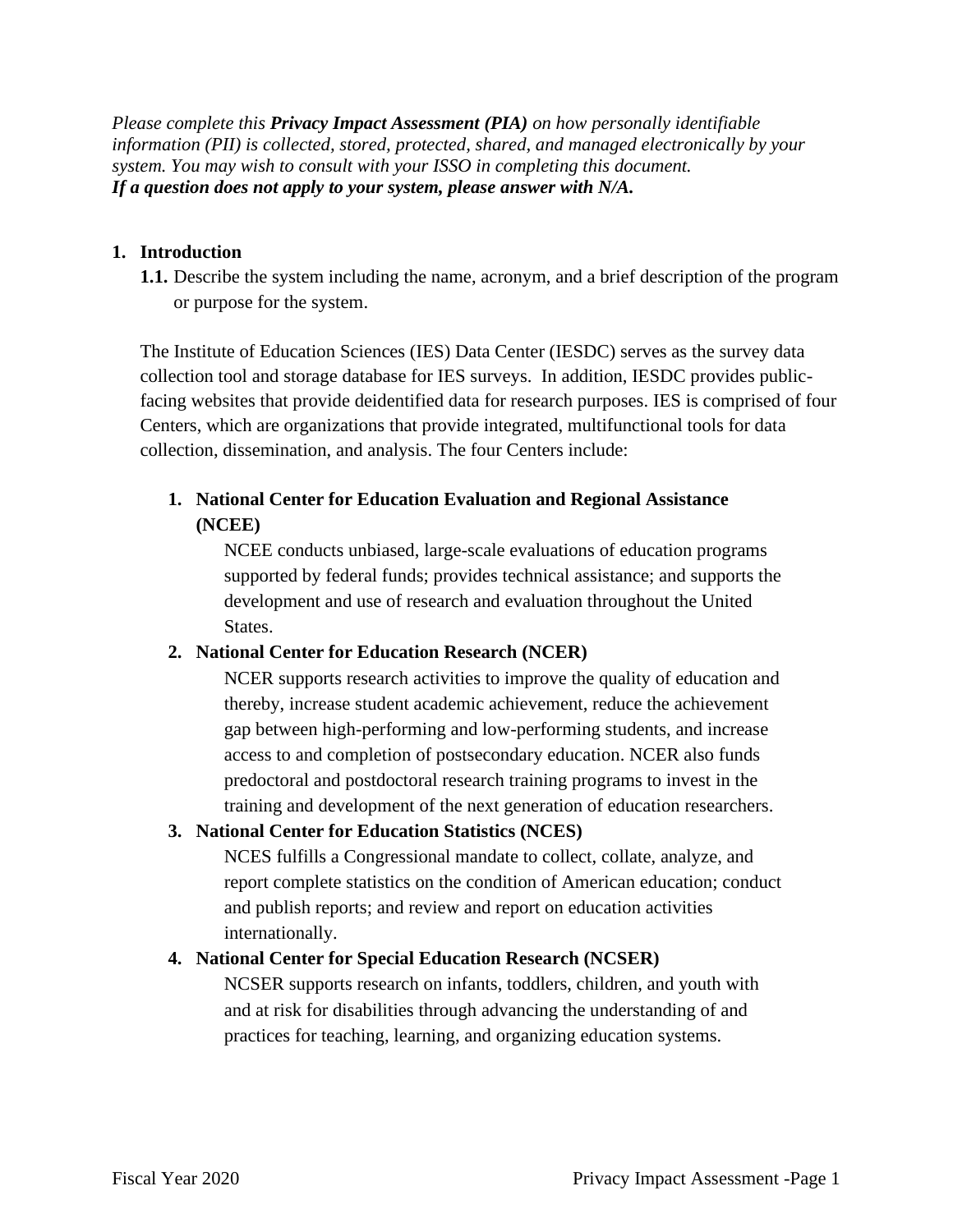IESDC collects information through computer-assisted data collection tools<sup>1</sup> (i.e., surveys) for respondents<sup>2</sup> to provide data to IES for studies conducted by the U.S. Department of Education (Department). The IESDC environment consists of 60 backend servers and databases to collect, maintain, and disseminate information. In addition to the collection tools, the system provides four features on the publicfacing websites for each of the Centers:

- Information about studies conducted by the Department;
- Official statistics and research results for studies conducted by the Department;
- Data analysis tools to allow the public to generate their own reports on deidentified data; and
- Publications to share official results from Department studies with the public.

IESDC manages the dissemination of information from studies to the public differently depending on the types of data collected, as detailed below.

**Unrestricted Public Consumption of Deidentified Datasets that include Microdata3**  For some studies, IESDC provides unrestricted public-facing microdata sets when those data can be properly deidentified. Examples of such studies include the High School Longitudinal Study (HSLS) and National Household Education Survey (NHES). The microdata can be downloaded by the public in a deidentified form.

## **Unrestricted Public Consumption of Deidentified Datasets that do not include Microdata**

For some studies, IESDC provides unrestricted public-facing datasets that do not include microdata. Prior to posting such data, IES has performed aggregative analyses to convert the microdata to the aggregate level, as well as applied strict disclosure protections to ensure that the data are deidentified. Examples of such studies include National Postsecondary Student Aid Study (NPSAS), Baccalaureate and Beyond Longitudinal Study (B&B), and Beginning Postsecondary Students Longitudinal Study (BPS). For these datasets, IESDC allows the public to generate deidentified statistics and view them online without disclosing any identifiable data to the public. IESDC also hosts websites

<sup>&</sup>lt;sup>1</sup> Computer-assisted data collection tools refers to automated instruments comprised of a series of questions that instruct respondents as to what information is being requested, automatically determines what questions should be asked next based on responses to prior questions, and stores responses in structured databases. asked next based on responses to prior questions, and stores responses in structured databases.<br><sup>2</sup> K-12, postsecondary, and adult students; K-12 and postsecondary faculty and staff; K-12 and postsecondary

institutions; families of preschool through grade 12 students.

 analyses are applied to convert the data to the aggregate level (e.g., x% of respondents have attribute y). If microdata are publicly downloadable from IESDC, they have been deidentified.  $3$  Microdata are data that describe individual respondents (e.g., respondent 1 has attribute x) before aggregative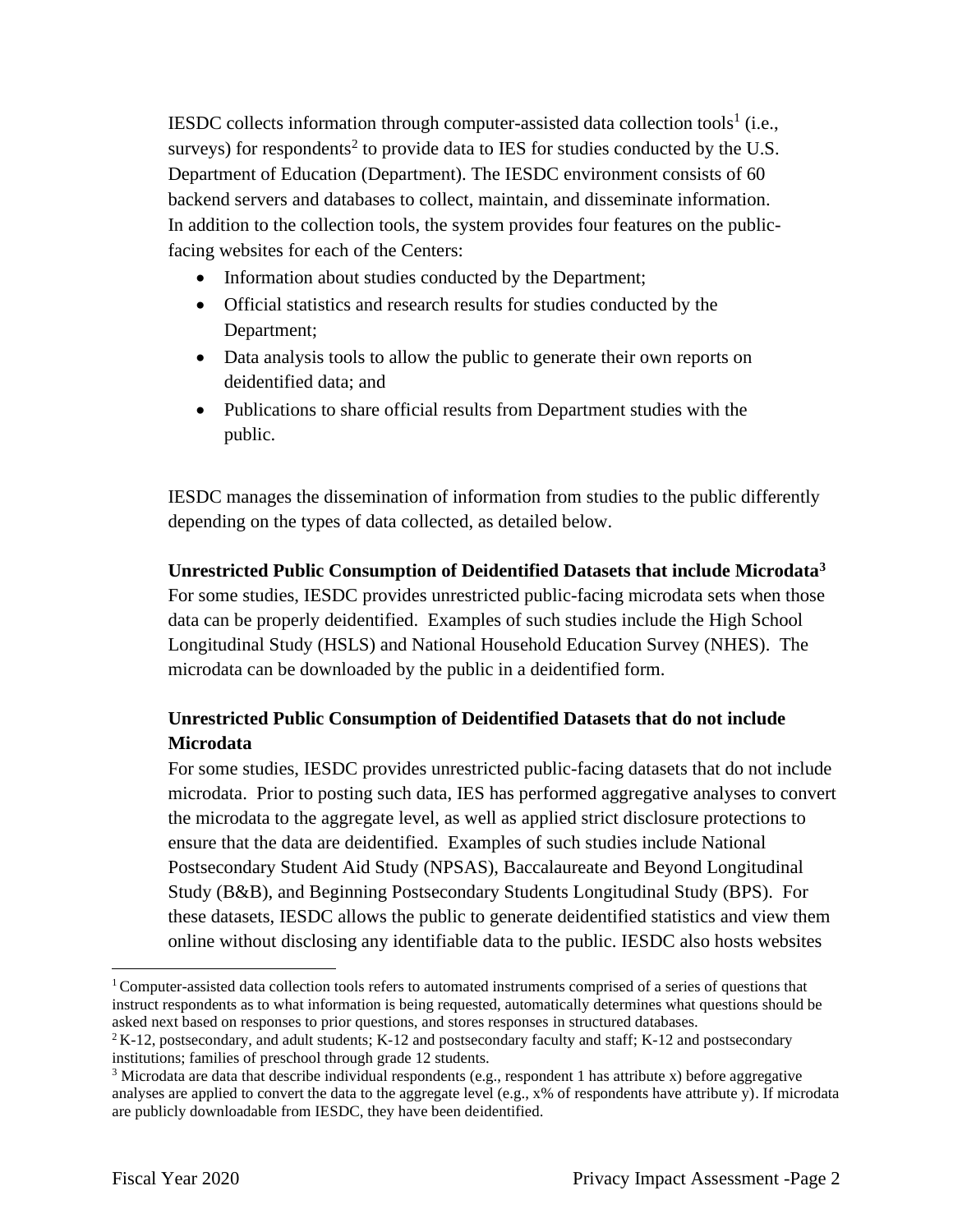describing these studies and public-facing analysis of data collected through the studies for public consumption.

#### **Public Consumption of Institution Datasets**

Some IES studies collect non-identifiable data from institutions. IESDC makes these non-identifiable datasets available on the public-facing websites. Examples of such studies include Integrated Postsecondary Education Data System (IPEDS) and Private School Survey (PSS). In addition to hosting public-use data for these studies, IESDC also hosts public-facing school searches and comparison tools.

#### **Restricted Use Datasets4**

 Plan form. For data that is loaned to a researcher, the researcher is responsible for IESDC hosts a website that allows researchers to apply for access to restricted-use<sup>5</sup> data from certain studies. IES "loans" restricted-use data to qualified organizations in the United States which meet specific criteria. Individual researchers must apply through an organization (e.g., a university, a research institution, or company). To qualify, an organization must provide a justification for access to the restricted-use data, submit the required legal documents, agree to keep the data safe from unauthorized disclosures at all times, and agree to participate fully in unannounced, unscheduled inspections of the researcher's office to ensure compliance with the terms of the License and the Security purging all copies or subsets of the subject data from any computer system used in the research project when the License is closed.

**1.2.** Describe the purpose for which the personally identifiable information  $(PII)^6$  is collected, used, maintained, or shared.

IES provides parents, educators, students, researchers, policymakers, and other members of the general public with reliable information about:

- the condition and progress of education in the United States, including early childhood education and special education;
- educational practices that support learning and improve academic achievement and access to educational opportunities for all students; and
- the effectiveness of Federal and other education programs.

<sup>&</sup>lt;sup>4</sup> IES uses the restricted-use data License as a mechanism for making more detailed data available to qualified researchers.

 protected by law. IES uses the restricted-use data License as a mechanism for making more detailed data available to qualified researchers without making identifiable data available to the broader public, consistent with requirements 5 Federal agencies collect survey data containing personally identifiable information that are confidential and

in law.<br><sup>6</sup> The term "personally identifiable information" refers to information which can be used to distinguish or trace an individual's identity, such as their name, social security number, biometric records, etc. alone, or when combined with other personal or identifying information which is linked or linkable to a specific individual, such as date and place of birth, mother's maiden name, etc. OMB Circular A-130, page 33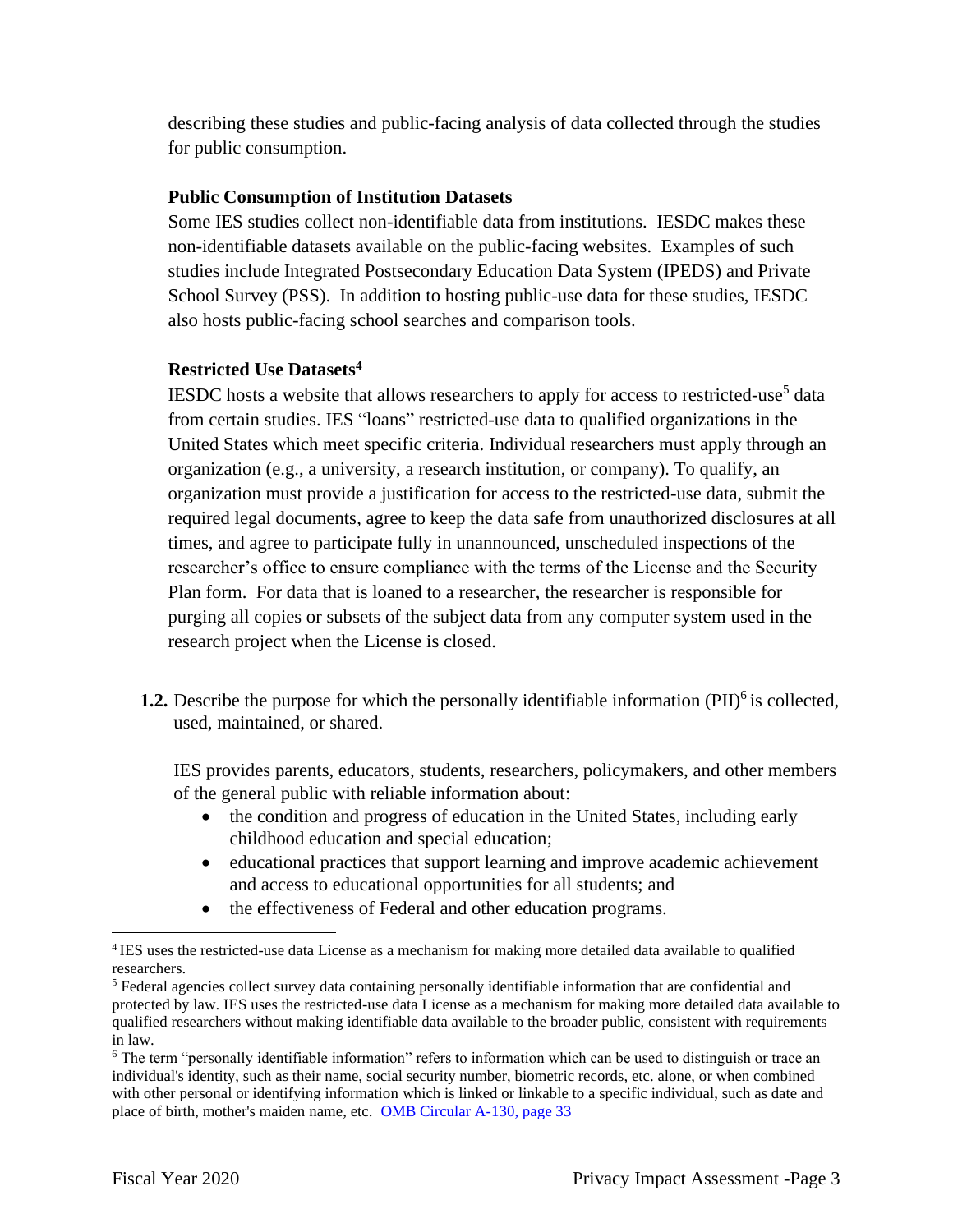Data collections managed through IESDC enable IES to provide education datasets, data tools, reports, educator's practice guides, summaries of completed and in-progress research and evaluation projects, videos, and infographics to achieve the goals listed above.

Data collected through IESDC may also include PII for purposes of following up with respondents during later stages of multi-timepoint data collections and to support matching to administrative record data from other sources. Administrative record matching helps reduce respondent burden during the survey and typically provides more accurate information than a respondent might be able to provide during a relatively short survey.

**1.3.** Is this a new system, or one that is currently in operation?

#### Currently Operating System

**1.4.** Is this PIA new, or is it updating a previous version?

#### Updated PIA

 reviewed and updated every two years and the prior IESDC PIA was due for review and The PIA is being updated because, under Department policy, PIAs are required to be update.

**1.5.** Is the system operated by the agency or by a contractor?

#### **Contractor**

- **1.5.1.** If the system is operated by a contractor, does the contract or other acquisitionrelated documents include privacy requirements?
	- $\Box$  N/A

Yes

## **2. Legal Authorities and Other Requirements**

*If you are unsure of your legal authority, please contact your program attorney.* 

**2.1.** What specific legal authorities and/or agreements permit and regulate the collection and use of data by the system? Please include name and citation of the authority.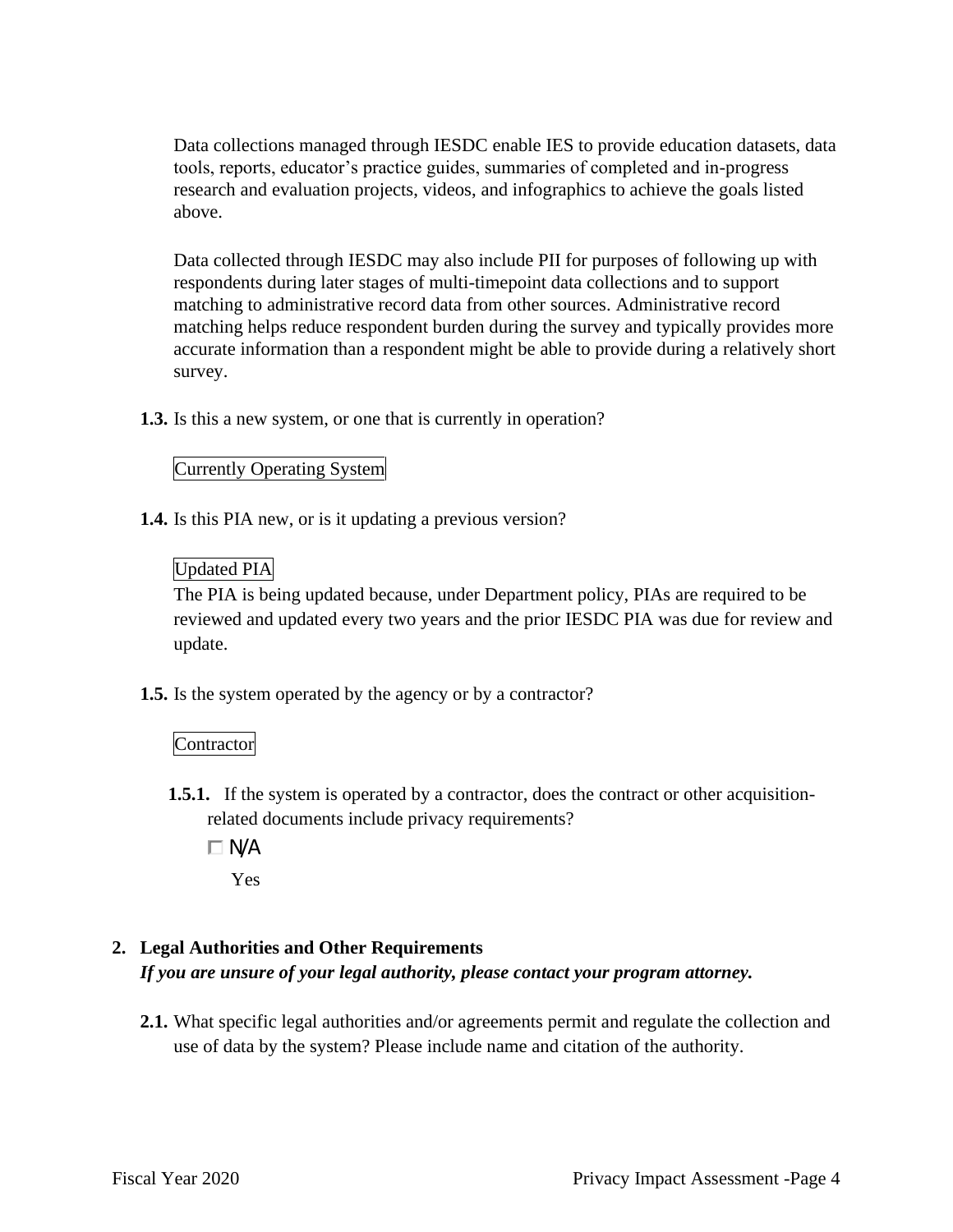Information, and Dissemination, Subchapter I – Education Sciences Reform Act of IES is authorized by 20 U.S.C. Ch. 76 – Education Research, Statistics, Evaluation, 2002. This statute authorizes the IES data collection activities through IESDC and the use of the data by the Office of Postsecondary Education (OPE).

#### **SORN**

**2.2.** Is the information in this system retrieved by an individual's name or personal identifier such as a Social Security Number or other identification?

Yes

**2.2.1.** If the above answer is **YES,** this system will need to be covered by Privacy Act System of Records Notice(s)  $(SORN(s))$ .<sup>7</sup> Please provide the SORN name, number, Federal Register citation and link, or indicate that a SORN is in progress.  $\Box$  N/A

The following SORNs cover the maintenance of the information for IESDC:

- National Center for Education Statistics Longitudinal Studies and the School and Staffing Surveys (83 FR 56831, 11/14/2018, ED-2017-IES-0131SORN Number: 18–13–01)
- National Longitudinal Transition Study-2 (NLTS2) (74 FR 56826, 11/03/2009, SORN Number: 18–13–23E9-26430)
- Department, etc. **2.2.2.** If the above answer is **NO**, explain why a SORN was not necessary. For example, the information is not retrieved by an identifier, the information is not maintained in a system of records, or the information is not maintained by the

**I**⊽ N/A

Click here to enter text.

#### **Records Management**

**If you do not know your records schedule, please consult with your records liaison, or send an email to [RMHelp@ed.gov](mailto:RMHelp@ed.gov)** 

 $7 A$  System of Records Notice (SORN) is a formal notice to the public that identifies the purpose for which PII is collected, from whom and what type of PII is collected, how the PII is shared externally (routine uses), and how to access and correct any PII maintained by ED. https://connected.ed.gov/om/Documents/SORN-Process.pdf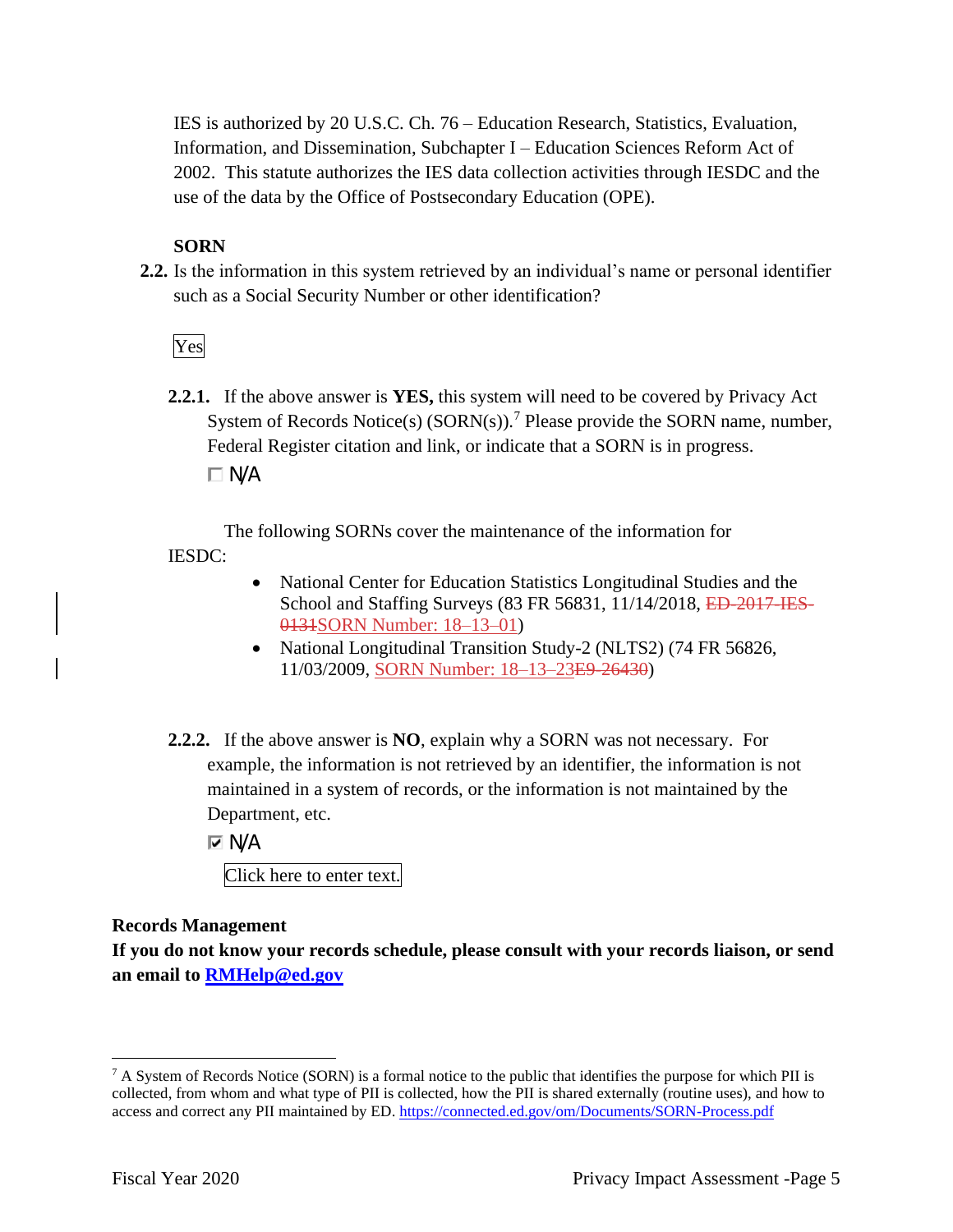**2.3.** What is the records retention schedule approved by National Archives and Records Administration (NARA) for the records contained in this system? Please provide all relevant NARA schedule numbers and disposition instructions.

NARA records retention schedules associated with IES are currently being updated. Data produced by IES for statistical analyses and reporting are generally considered permanent records. Until the record retention schedules are approved, data will be retained indefinitely and will not be destroyed.

**2.4.** Is the PII contained in this system disposed of appropriately, and in accordance with the timelines in the records disposition schedule?

Yes

#### **3. Characterization and Use of Information**

#### **Collection**

**3.1.** List the specific PII elements (e.g., name, email, address, phone number, date of birth, Social Security, etc.) that the system collects, uses, disseminates, or maintains.

The specific PII elements will depend on the particular IES survey. For access to information regarding the different surveys, users can visit the Institute of Education Sciences (IES) Home Page. The various IESDC data collections may include information on the analysis of education programs, student assessments, education program offerings and program participation, education program staffing, qualifications of staff, individual characteristics of respondents (e.g., age, race/ethnicity, gender), salaries, financial information for postsecondary students and K-12 and postsecondary institutions (depending on the study), transcript information for K-12 and postsecondary students (depending on the study), and Social Security number  $\delta$  (if required by the study).

For study contact purposes, name, address (home and/or institutional depending on the study), phone number (home and/or work depending on the study), and email address (personal and/or work depending on the study) may be collected.

**3.2.** Does the system collect only the minimum amount required to achieve the purpose stated in Question 1.2?

<sup>&</sup>lt;sup>8</sup> For example, the Beginning Postsecondary Student Longitudinal Study (BPS) collects SSN to allow correct linking to student loan data collected by FSA.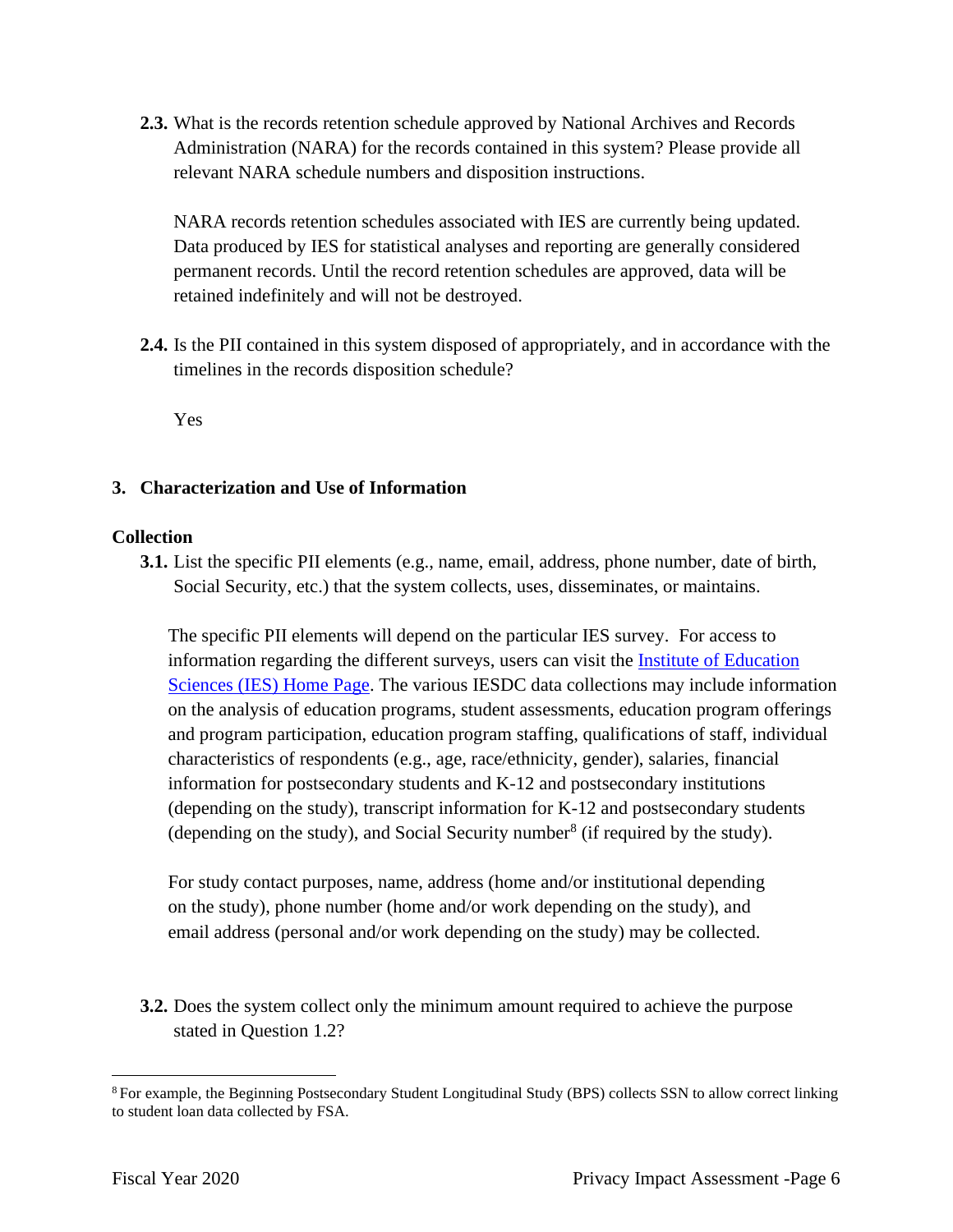## Yes

The information collected is the minimum needed to provide parents, educators, students, researchers, policymakers, and other members of the general public with reliable data about education in the United States and other countries, to follow up with respondents, and to support matching to administrative record data from other sources. No additional information is collected.

**3.3.** What are the sources of PII collected (e.g., individual, school, another agency, commercial sources, etc.)?

entities, federal agencies, and private organizations, such as the College Board. and commercial vendors. Information is collected directly from individuals invited to participate in a survey such as students, parents, teachers, school administrators, childcare providers, or educational Information is also collected from schools and institutions, federal agency data systems,

**3.4.** How is the PII collected from the stated sources listed in Question 3.3 (e.g., paper form, web page, database, etc.)?

The mode of data collection depends on the specific study and the ability of respondents to respond using different communication tools. The more common modes of data collection include web-based data collection tools, paper forms, telephone interviews, and in-person interviews. Information collected outside the web-based data tools are entered into IESDC manually, often by scanning paper forms.

collected?<sup>9</sup> Is there a frequency at which there are continuous checks to ensure the PII **3.5.** How is the PII validated or confirmed to ensure the integrity of the information remains valid and accurate?

The records that are collected and maintained in IESDC are not used for the purpose of providing a benefit to or making a determination about any individual. Therefore, invalid records maintained in the IESDC is not a significant privacy concern. However, these records are collected to provide official statistics, data, and other information to support the work and research of policy makers, education practitioners, researchers, the general

 $9$  Examples include restricted form filling, account verification, editing and validating information as it's collected, and communication with the individual whose information it is.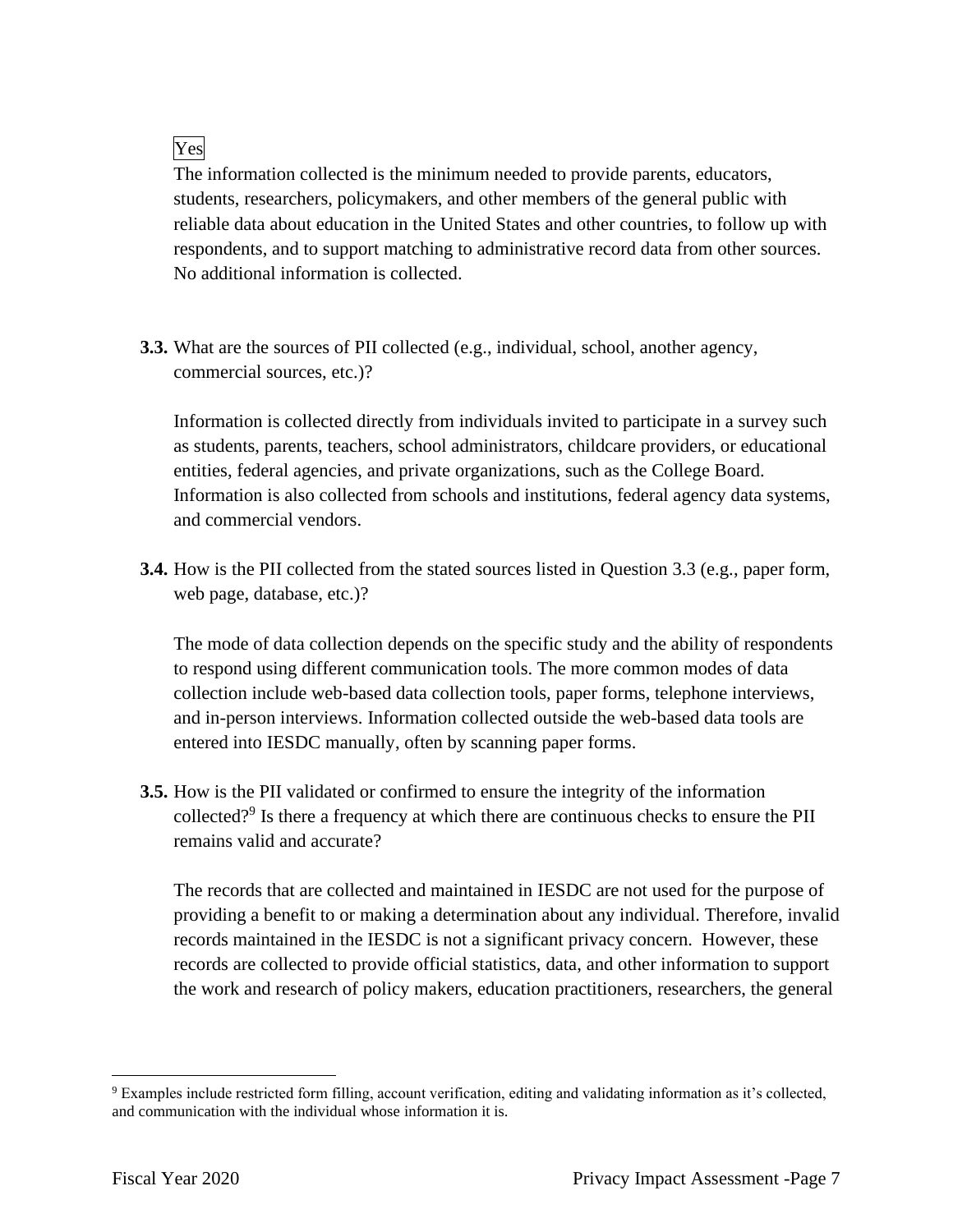public, and a wide range of additional stakeholders. To this end, IES applies different techniques<sup>10</sup> to ensure the quality of the data.

#### **Use**

**3.6.** Describe how the PII is used to achieve the purpose stated in Question 1.2 above.

The collection of PII through IESDC facilitates the creation of data sets, tools, reports, educator's practice guides, summaries of completed and in-progress research and evaluation projects, videos, and infographics. These are posted to publicly accessible websites to allow the general public to gain information on education programs and practices. Information related to education in the United States and other nations is collected and analyzed to develop studies and provide related data to the general public and policy makers.

The information is also used to contact panel study members of longitudinal studies undertaken by the agency. Data and information from the longitudinal studies are hosted in IESDC. Public-facing information from the studies can be found in publications on the websites hosted in IESDC and through data analysis tools in IESDC. The PII is not made available to the public, however, other than the provision of restricted-use data to qualified researchers. The PII is also used to link IES studies to other extant data sources to improve the usefulness of the studies for policy makers and the public. These include links to geographic information such as that provided by U.S. Census Bureau data products, data holdings of the Department, and data owned by private organizations such as the College Board. Information from these linked sources is then reflected in aggregate statistics made available through the same means as those described for the longitudinal studies.

The PII can be accessed for research purposes through the IES restricted-use data license process. Please see<https://nces.ed.gov/statprog/instruct.asp>for data security procedures and requirements regarding restricted-use data.

**3.7.** Is the system using PII for testing/researching new applications or information systems prior to deployment or for training employees?

No

**3.7.1.** If the above answer is **YES,** what controls are in place to minimize the risk and protect the data?

<sup>&</sup>lt;sup>10</sup> Examples include noise additive, condensation-based, and geometric data perturbations.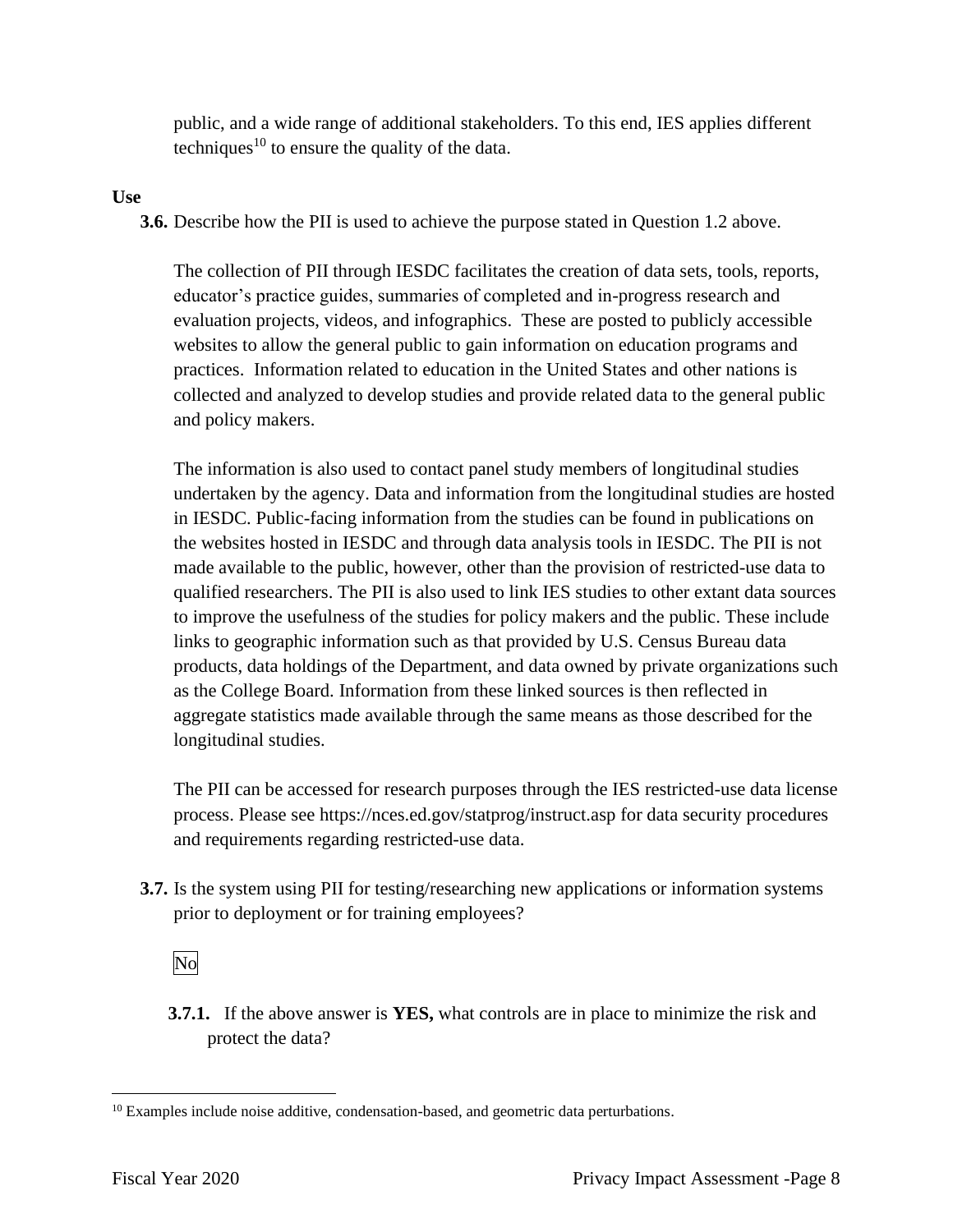**I**⊽ N/A Click here to enter text.

#### **Social Security Numbers**

*It is the Department's Policy that, in order to collect Social Security Numbers, the System Owner must state the collection is: 1) authorized by law, 2) necessary for an agency purpose, and 3) there is no reasonable alternative.* 

**3.8.** Does the system collect Social Security Numbers (SSNs)? Note that if the system maintains Social Security Numbers but does not explicitly collect them, answer 3.8.1 to address the purpose for maintaining them.

## Yes

**3.8.1.** If the above answer is **YES**, explain the purpose for its collection, and how the SSN will be used.

 $\Box$  N/A

Not all collections include the collection of SSNs. If SSNs are collected, they are collected with Office of Management and Budget (OMB) approval for the express purpose of record linkage with Department records systems and, in some cases, State or local student records. In longitudinal studies, SSNs may also be used for tracking study respondents as they change schools and/or geographic locations over the course of the study (e.g., to follow study respondents as they transition from the completion of baccalaureate program into the workforce or additional higher education).

**3.8.2.** Specify any alternatives considered in the collection of SSNs and why the alternatives were not selected.

## $\Box$  N/A

 identification remain substantially lower than that obtained through the use of SSNs. IES keeps abreast of studies that focus on the use of names for such linkages and follow-up studies, but the return rate on matches based on other forms of Therefore, at this time, there are no alternatives to the use of SSNs that would suffice to achieve the objectives of the studies.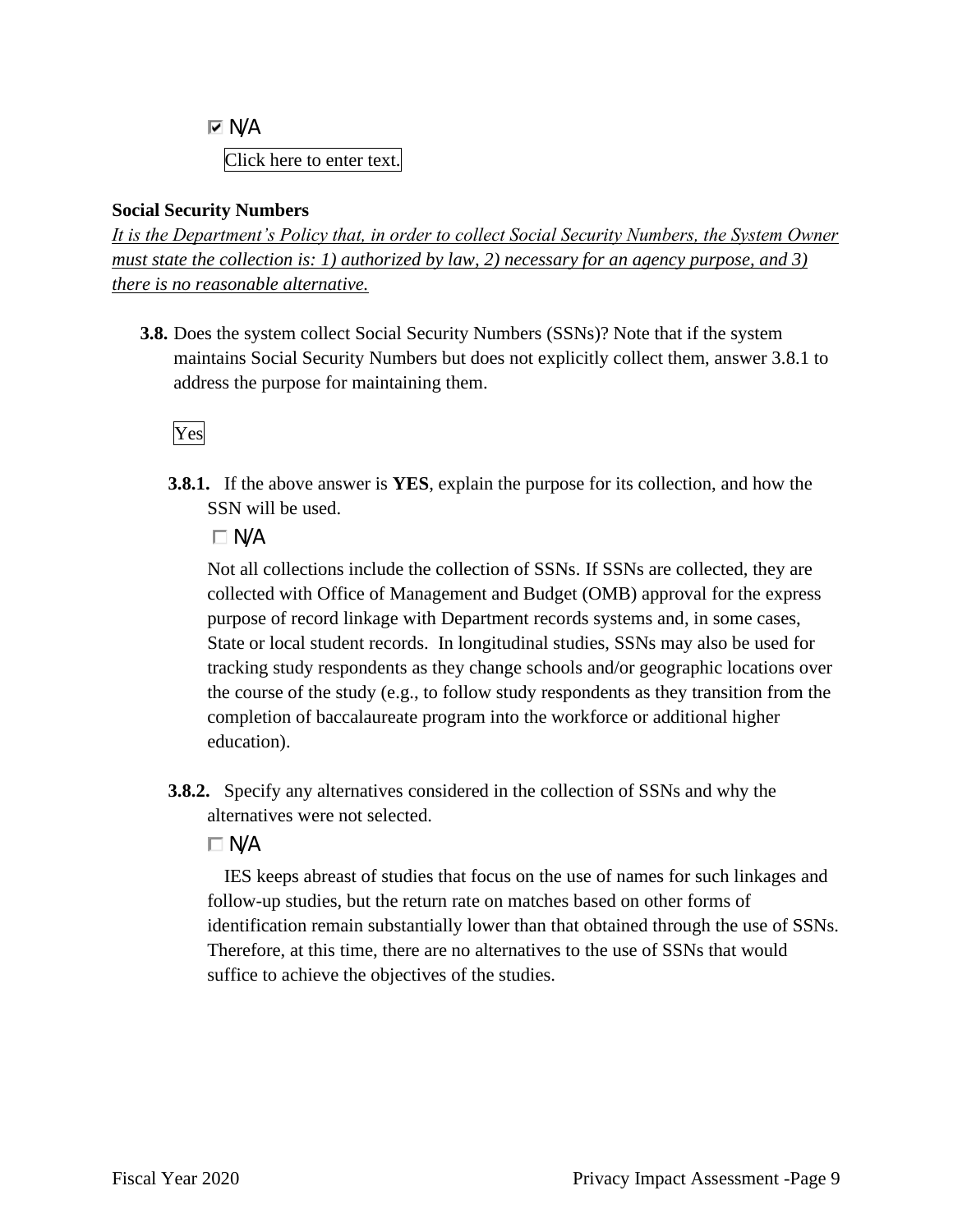#### **4. Notice**

**4.1.** How does the system provide individuals with notice about the collection of PII prior to its collection (e.g., direct notice, such as a Privacy Act Statement (if applicable) or public notice, such as a SORN, PIA,)? If notice is not provided, explain why not.

In the case of surveys conducted in educational institutions, advance letters are sent to the administrator of the institution describing the study, explaining the voluntary nature of the study, and describing the pledge of data confidentiality. In addition, every IES data collection that includes PII also includes a Privacy Act Statement, description of the voluntary nature of the data collection and a pledge of confidentiality, per OMB standards and NCES Statistical Standard 4.2.

The text of the pledge of confidentiality includes the following: *Your answers may be used only for statistical or research purposes and may not be disclosed, or used, in identifiable form for any other purpose except as required by law.* 

 *publishing data from the collection. Furthermore, the routine statistical purposes for which the data may be used must be explained. If an individual educational institution requires informed consent from parents or adult students, that is included in the data collection procedures, otherwise each respondent is informed of the voluntary nature of their participation as it applies to both the entire data collection and to individual questions within the data collection. In the event of legally mandated participation in a data collection, the data provider (usually a representative of an institution) is provided a description of the legal requirement and all data protections that are afforded are provided, if the institutional data include data that are potentially disclosive of individual characteristics IES uses professional best practices to protect the identity of individuals in an institution when* 

**4.2.** Provide the text of the notice or the link to the webpage where the notice is posted if notice is provided other than by SORN or PIA.

#### $\Box$  N/A

The notice is tailored to specific respondent types and will vary by study. For an example of the notices, please see the following teacher questionnaire for the Early Childhood Longitudinal Study, Kindergarten Class of 2010-11 at [https://nces.ed.gov/ecls/pdf/secondgrade/Spring\\_2013\\_Teacher\\_Ques\\_Teacher\\_Level.pd](https://nces.ed.gov/ecls/pdf/secondgrade/Spring_2013_Teacher_Ques_Teacher_Level.pd)  f.

**4.3.** What opportunities are available for individuals to consent to uses (including new uses of previously collected PII), decline to provide PII, or opt out of the project?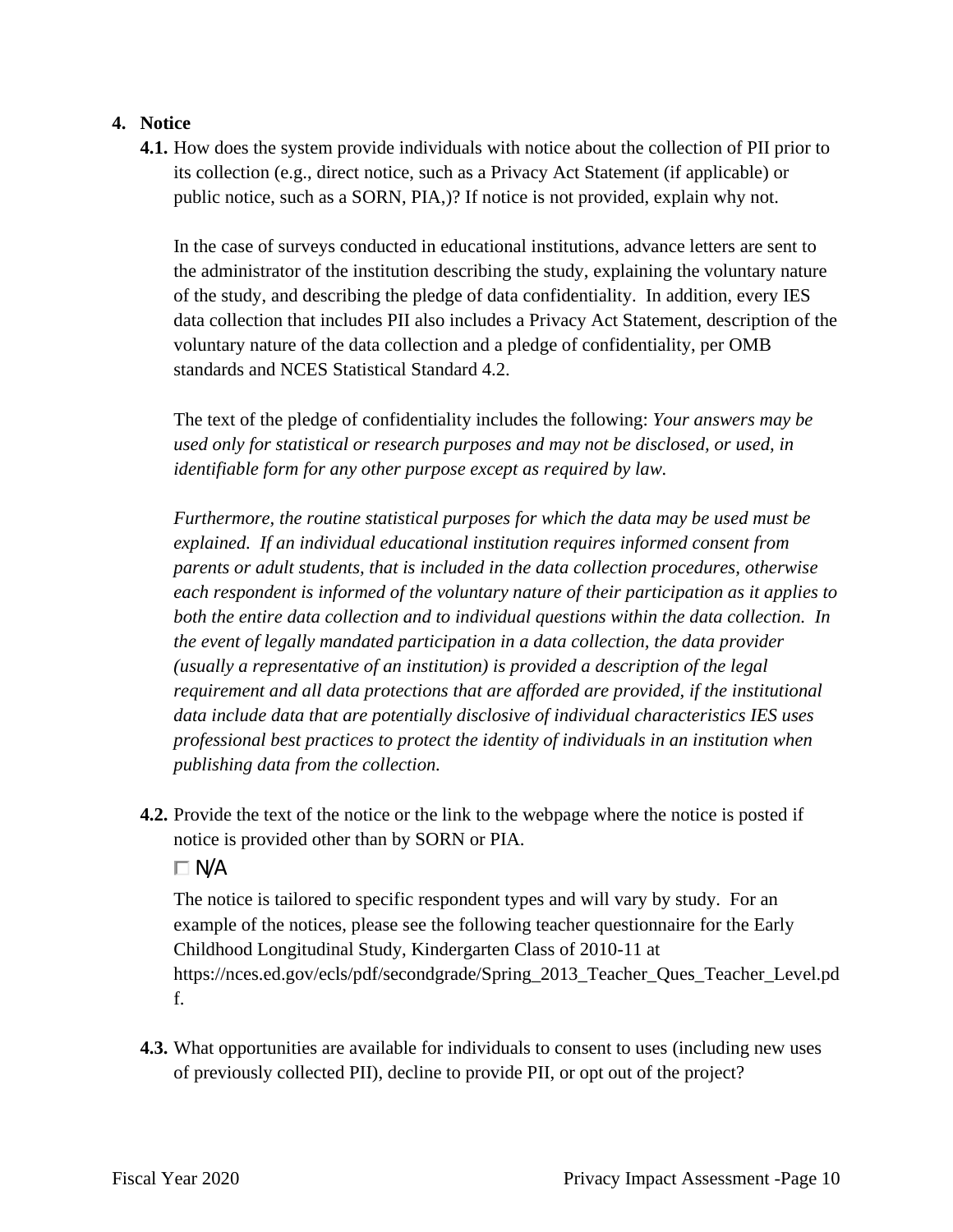Every IES data collection that includes PII includes a description of the voluntary nature of the data collection and a pledge of confidentiality per OMB standards and NCES Statistical Standard 4.2. Each respondent is informed of the voluntary nature of their participation as it applies to both the entire data collection and to individual questions within the data collection.

Statements like the following are shared with respondents before they provide information, "*If you have comments or concerns regarding the status of your individual response to this survey, write directly to: … Participation is voluntary. You may skip questions you do not wish to answer;... All responses that relate to or describe identifiable characteristics of individuals may be used only for statistical purposes and may not be disclosed, or used, in identifiable form for any other purpose except as required by law. Data will be combined to produce statistical reports. No individual data that links your name, address, telephone number, or identification number with your responses will be included...*"

For a complete example of how this is conveyed to respondents, please see language on the first page of the example cited in response to question 4.2 above.

**4.4.** Is the notice referenced in Question 4.1 reviewed and revised when there are changes in the practice, policy, or activities that affect the PII and privacy to ensure that individuals are aware of and can consent to, where feasible, these changes?

Yes

#### **5. Information Sharing and Disclosures**

#### **Internal**

**5.1.** Will PII be shared internally with other ED principal offices? If the answer is **NO**, please skip to Question 5.4.

Yes

The IESDC hosts survey collections and data dissemination websites for the Office of Postsecondary Education (OPE). These OPE websites are related to Integrated Postsecondary Education Data System (IPEDS) websites. IPEDS is part of NCES.

**5.2.** What PII will be shared and with whom?

 $\Box$  N/A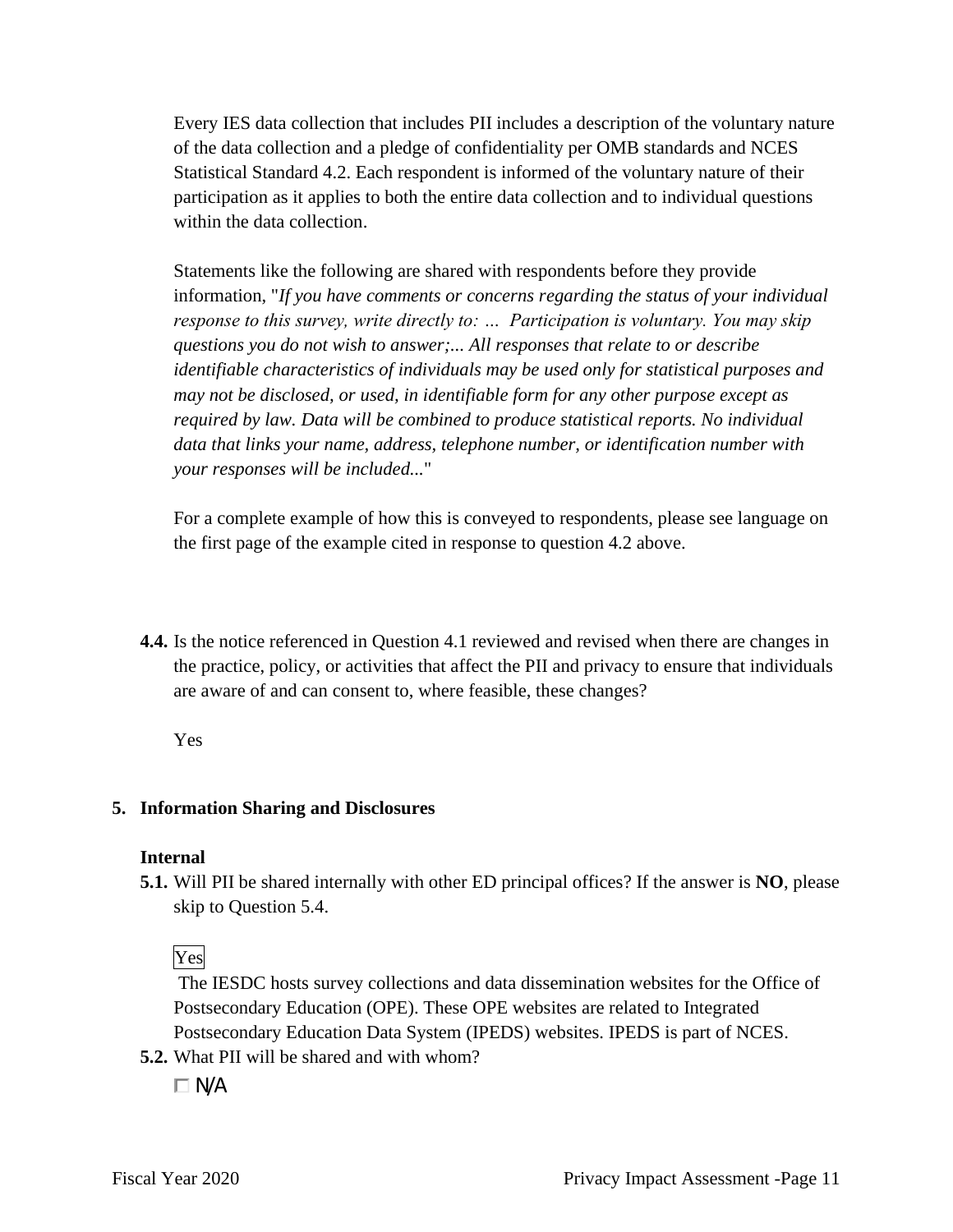For study contact purposes, name, address (home and/or institutional depending on the study), phone number (home and/or work depending on the study), and email address (personal and/or work depending on the study) may be shared with OPE.

**5.3.** What is the purpose for sharing the specified PII with the specified internal organizations?

 $\Box$  N/A

The IESDC hosts survey collections and data dissemination websites for the Office of Postsecondary Education (OPE).

## **External**

**5.4.** Will the PII contained in the system be shared with external entities (e.g. another agency, school district, the public, etc.)? If the answer is **NO**, please skip to Question 6.1.

Yes

**5.5.** What PII will be shared and with whom? List programmatic disclosures only.<sup>11</sup> **Note: If you are sharing Social Security Numbers externally, please specify to whom and for what purpose**.

 $\Box$  N/A

Data collected in IESDC may be shared with the general public, in deidentified form, as described in response to question 1. Restricted use data are shared with staff within IES on a need-to-know basis and with other federal agencies through a memorandum of understanding (MOU) that mirrors the requirements described above for the data licensing program (see discussion of IES restricted data licenses in 3.6). Note that SSNs are never shared. A recent example of such an MOU is one with the U.S. Census Bureau to link an IES study of college graduates to employment data to study relationships between college degree attainment and career trajectories.

In addition, IESDC hosts a website that allows researchers<sup>12</sup> to apply for access to restricted-use data from these studies. IES loans restricted-use data only to qualified organizations in the United States. Individual researchers must apply through an

 $11$  If this information is covered by Privacy Act System of Records Notice (SORN) please list only relevant programmatic disclosures listed under the Routine Uses section.

programmatic disclosures listed under the Routine Uses section.<br><sup>12</sup> IES loans restricted-use data only to qualified organizations in the United States. Individual researchers must apply through an organization (e.g., a university, a research institution, or company). To qualify, an organization must provide a justification for access to the restricted-use data, submit the required legal documents, agree to keep the data safe from unauthorized disclosures at all times, and agree to participate fully in unannounced, unscheduled inspections of the researcher's office to ensure compliance with the terms of the License and the Security Plan form.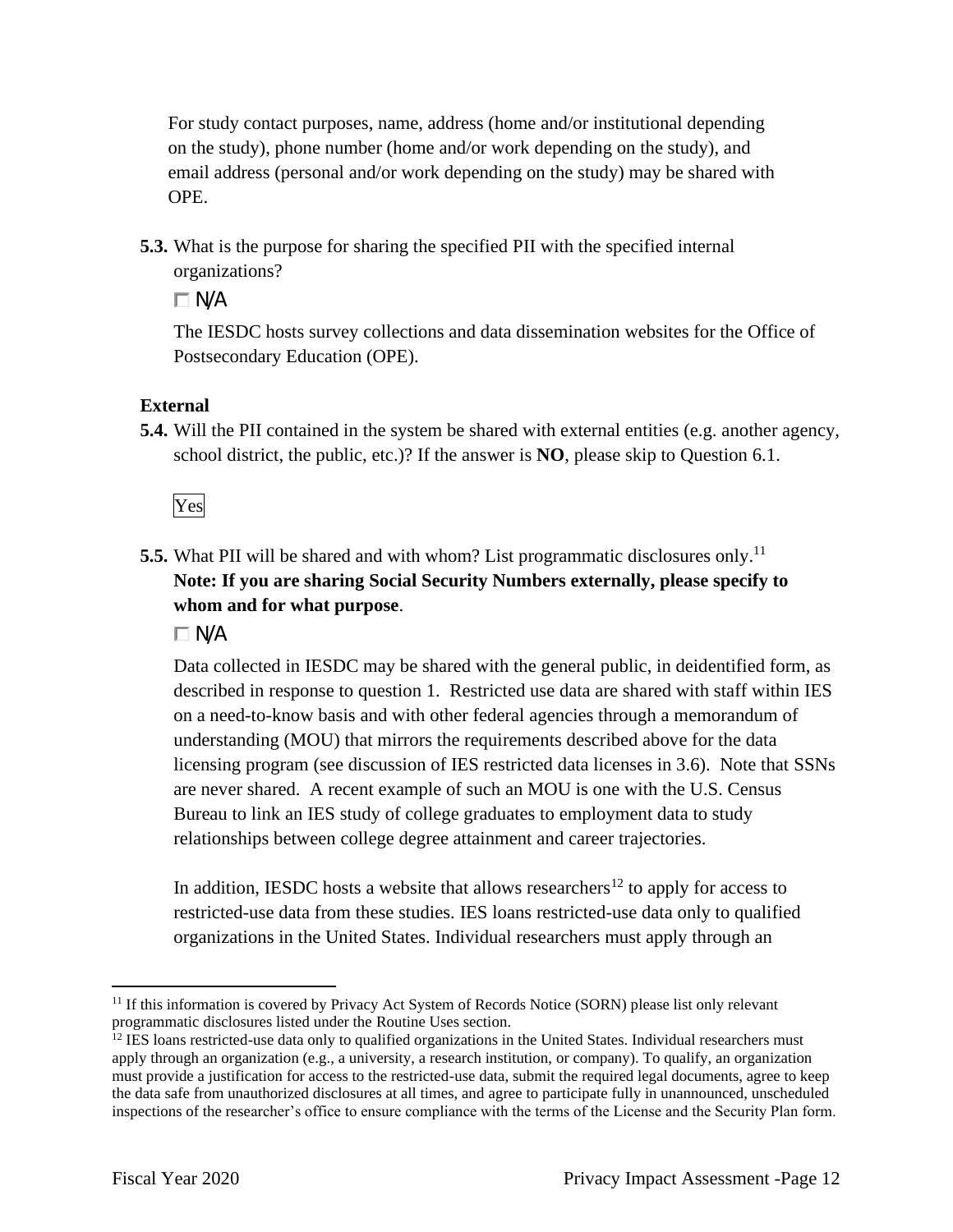organization (e.g., a university, a research institution, or company). To qualify, an organization must provide a justification for access to the restricted-use data, submit the required legal documents, agree to keep the data safe from unauthorized disclosures at all times, and agree to participate fully in unannounced, unscheduled inspections of the researcher's office to ensure compliance with the terms of the License and the Security Plan form.

**5.6.** What is the purpose for sharing the PII with the specified external entities?

 $\Box$  N/A

The information is shared for statistical or research purposes in alignment with question 1.2.

**5.7.** Is the sharing with the external entities authorized?



**5.8.** Is the system able to provide and retain an account of any disclosures made and make it available upon request?



The IESDC tracks disclosures made to any external entity through the MOU/License process, which includes the use of a legally binding agreement with the other federal office, agency, or institution.

**5.9.** How is the PII shared with the external entity (e.g. email, computer match, encrypted line, etc.)?

 $\Box$  N/A

 verification that the data will only be used on a standalone computer in the case of a All public access data have been approved for release by IES senior management based upon analyses overseen and directed by the IES Disclosure Review Board. Each MOU with another federal program and each license with a qualified external researcher includes a description of the planned research and a statement explaining why publicly available data are not sufficient for the proposed analysis. The MOU/License process includes the use of a legally binding agreement with the other federal office, agency or institution; affidavits of nondisclosure from each authorized data user on the MOU/License; verification that the computer system on which the data will be used has full certification and accreditation in the case of a federal agency, alternatively license; participation in unannounced security/compliance inspections; compliance with IES reporting standards for the specific data file; and the submission of all work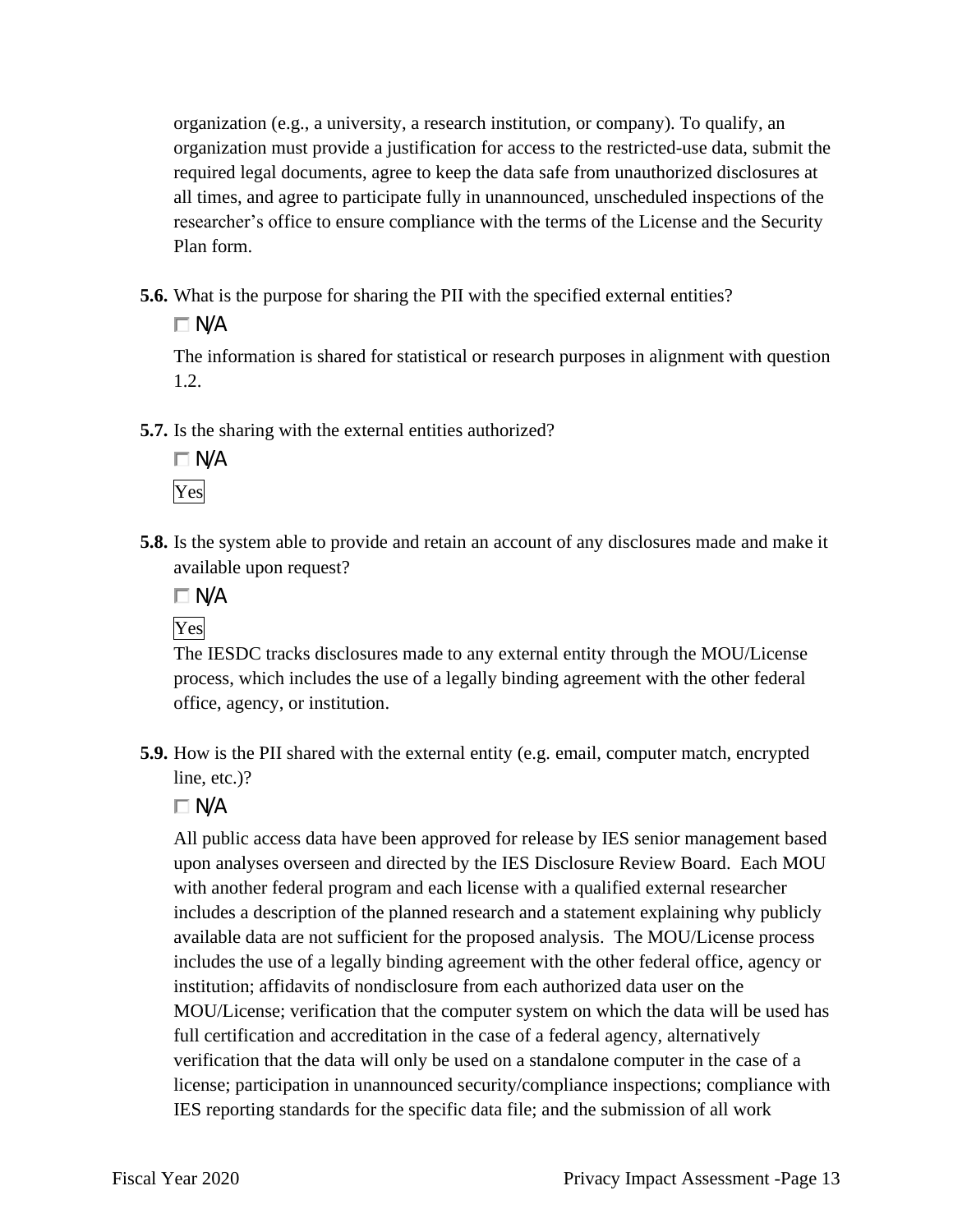products to IES for disclosure review prior to release to anyone not permitted access to the data through the researcher's MOU/License agreement. Typically, information shared with another federal program will be done manually through secure email.

Data that do not require MOU or License agreements have had PII removed and have been subject to additional data perturbations to prevent indirect identification. Researchers, policymakers, and other stakeholders use these data for their own research and information purposes. Similarly, the public can access information through published reports through websites hosted by the IESDC. These reports do not contain PII.

**5.10.** Is the sharing pursuant to a Computer Matching Agreement (CMA), Memorandum of Understanding (MOU), or other type of approved sharing agreement with another agency?

 $\square$  N/A Yes

**5.11.** Does the project place limitation on re-disclosure?

 $\Box$  N/A Yes

#### **6. Redress**

**6.1.** What are the procedures that allow individuals to access their own information?

Per the SORNs listed in question 2.2.1, if someone wants access to a record in this system of records, they must provide the system manager with their name, contact information, and any other identifying information requested to distinguish between individuals with the same name and date of birth. Requests for access to a record must meet the requirements of 34 CFR 5b.5, including proof of identity.

**6.2.** What procedures are in place to allow the subject individual to correct inaccurate or erroneous information?

Per the SORNs listed in question 2.2.1, if someone wishes to amend a record, they must contact the system manager with their name, date of birth, and any other identifying information requested to distinguish between individuals with the same name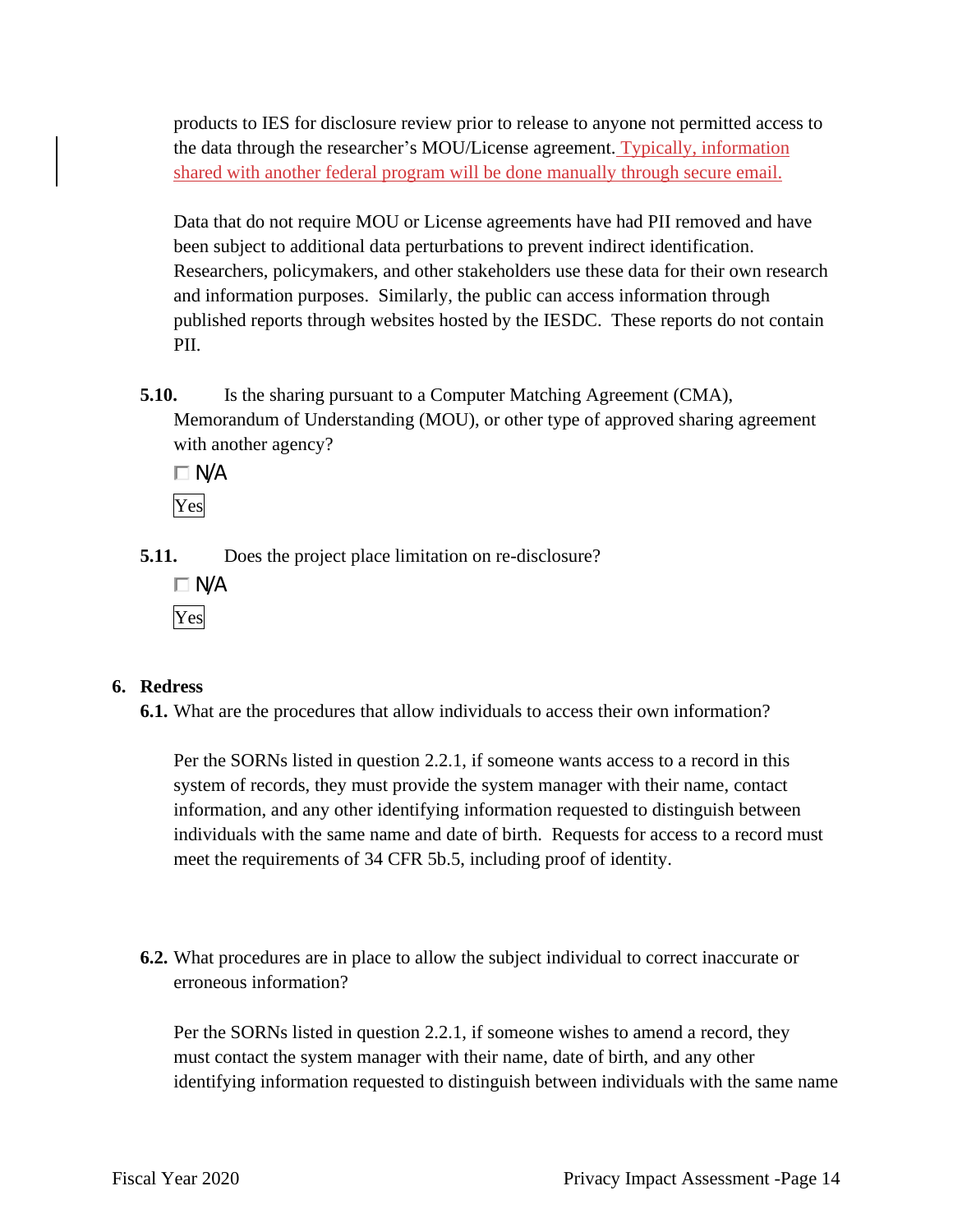and date of birth. Requests for access to a record must meet the requirements of 34 CFR 5b.5, including proof of identity

**6.3.** How does the project notify individuals about the procedures for correcting their information?

Both the SORN and this PIA, as well as the Department's regulations, at 34 CFR 5b.7, provide information and procedures for correcting inaccurate information.

#### *7.* **Safeguards**

## *If you are unsure which safeguards will apply, please consult with your ISSO.*

**7.1.** Does the principal office work with their CSO/ISSO to build privacy & security into the system and build privacy extensions to the extent feasible?

Yes

**7.2.** Is an Authority to Operate (ATO) required?



 **7.3.** Under NIST FIPS Pub. 199, what is the security categorization of the system: **Low, Moderate, or High?** 

 $\Box$  N/A Moderate

**7.4.** What administrative, technical, and physical safeguards are in place to protect the information?

IESDC houses the survey collection and data dissemination websites for IES. IESDC is hosted in a secure environment in the Amazon Web Services (AWS) GovCloud (US region). AWS GovCloud (US) is an isolated AWS Region designed to allow US government agencies and customers to move sensitive workloads into the cloud by addressing their specific regulatory and compliance requirements. It is Federal Risk and Authorization Management Program (FedRAMP) certified. IESDC is connected to the Internet via a certified Managed Trusted Internet Protocol Services (MTIPS) connection which includes a security operation center (SOC) as well as EINSTEIN monitoring. IESDC is rated Moderate by the FIPS 199 Security Categorization. IESDC received an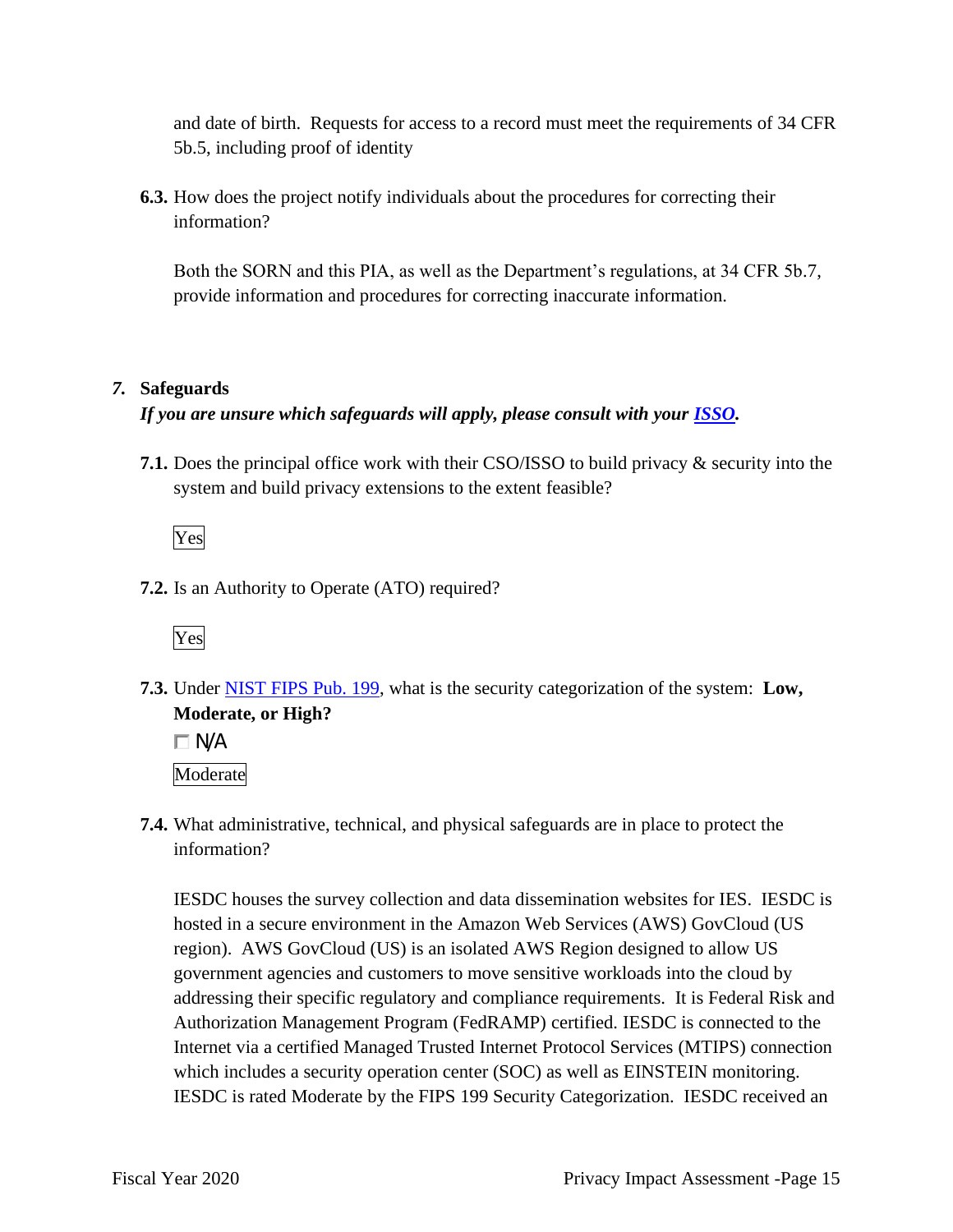National Institute of Standards and Technology (NIST) standards and guidelines. The ATO on November 18, 2020. The system complies with IT security requirements in the Federal Information Security Modernization Act (FISMA), OMB circulars, and the system's security and privacy are evaluated in yearly FISMA self-assessments. IESDC uses Access Control Lists (ACLs), firewalls, NTFS permissions, Microsoft BitLocker, McAfee ePO and Virus Scan, and BigIP filtering to protect the information.

**7.5.** Is the information in the system appropriately secured in accordance with the IT security requirements and procedures as required by Federal law and policy?

#### Yes

**7.6.** Has a risk assessment been conducted where appropriate security controls to protect against that risk have been identified and implemented?

Yes

**7.7.** Please describe any monitoring, testing or evaluation conducted on a regular basis to ensure the security controls continue to work properly at safeguarding the PII.

IESDC received an ATO November 18, 2020, after a FISMA Security Assessment. These assessments take place every 3 years. IESDC participates in yearly FISMA selfassessments during the years that the full assessments do not take place. IESDC performs monthly internal and external vulnerability scans on all systems. Additional vulnerability scans take place as necessary to make sure system changes do not cause security issues. IESDC runs daily quick virus scans and weekly full virus scans on all systems. System changes are tracked through the IES Members Site's change control system.

#### **8. Auditing and Accountability**

**8.1.** How does the system owner assess and ensure that the PII is used in accordance with stated practices in this PIA?

All public access data have been approved for release by IES senior management, based upon the analysis and recommendations from the IES Disclosure Review Board. In addition, in those instances in which data are made available for analysis through the use of an online analysis tool, internal controls are programmed into the analysis tools to avoid potential disclosure of any identifying information (e.g., the suppression of small cells, limitations on the specific types of analyses available, constraints on the publication of unrounded and unweighted sample size, and electronic protections of the